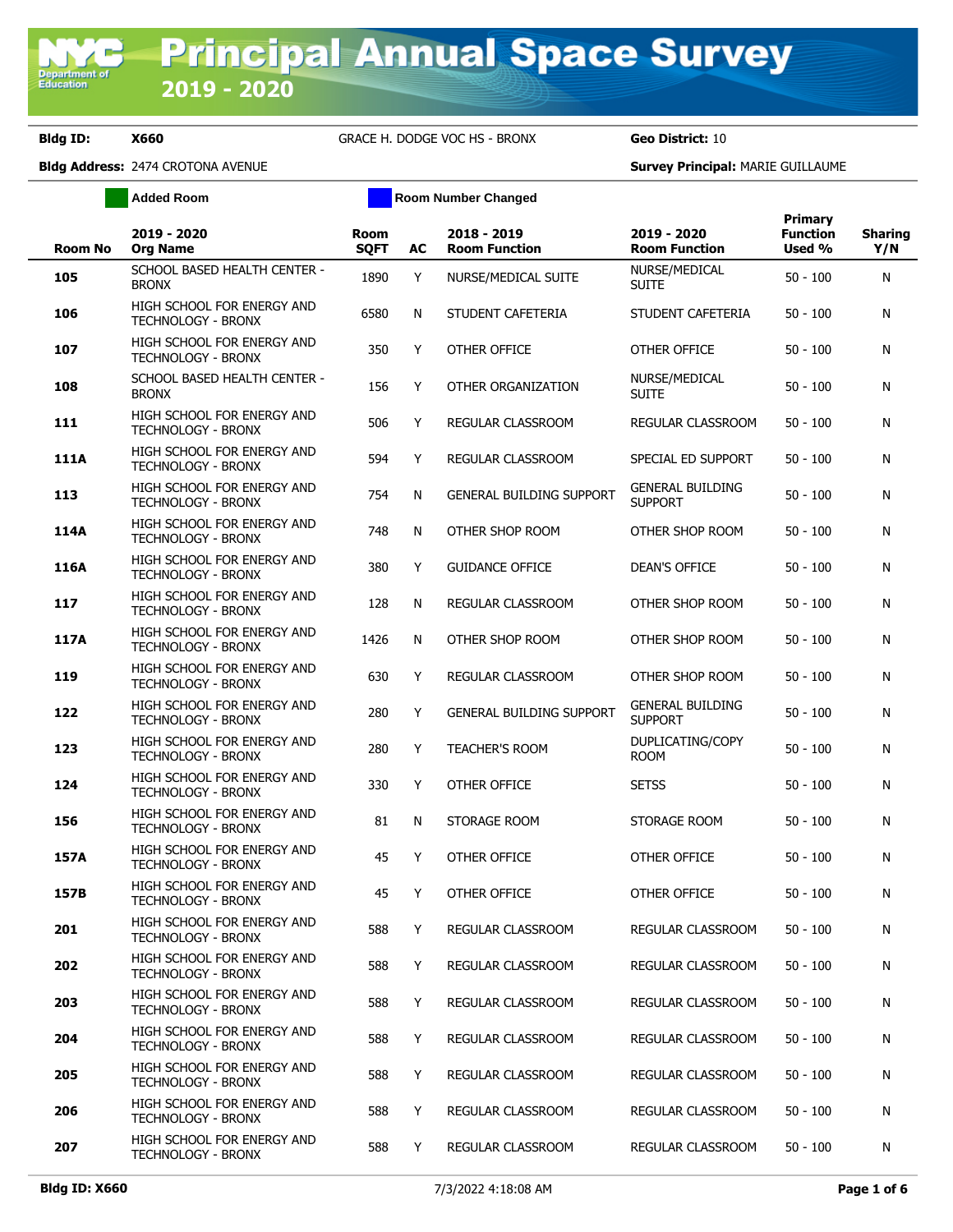**Bldg ID: X660** GRACE H. DODGE VOC HS - BRONX **Geo District:** 10

**Added Room Room Room Number Changed** 

| Room No | 2019 - 2020<br><b>Org Name</b>                          | <b>Room</b><br><b>SOFT</b> | AC | 2018 - 2019<br><b>Room Function</b>     | 2019 - 2020<br><b>Room Function</b>       | <b>Primary</b><br><b>Function</b><br>Used % | <b>Sharing</b><br>Y/N |
|---------|---------------------------------------------------------|----------------------------|----|-----------------------------------------|-------------------------------------------|---------------------------------------------|-----------------------|
| 208     | HIGH SCHOOL FOR ENERGY AND<br><b>TECHNOLOGY - BRONX</b> | 588                        | Y  | REGULAR CLASSROOM                       | REGULAR CLASSROOM                         | $50 - 100$                                  | N                     |
| 209     | HIGH SCHOOL FOR ENERGY AND<br>TECHNOLOGY - BRONX        | 621                        | Y  | REGULAR CLASSROOM                       | REGULAR CLASSROOM                         | $50 - 100$                                  | N                     |
| 210     | HIGH SCHOOL FOR ENERGY AND<br>TECHNOLOGY - BRONX        | 294                        | Y  | AP'S OFFICE                             | AP'S OFFICE                               | $50 - 100$                                  | N                     |
| 211     | HIGH SCHOOL FOR ENERGY AND<br>TECHNOLOGY - BRONX        | 336                        | Y  | <b>GENERAL/MAIN OFFICE</b>              | <b>GENERAL/MAIN</b><br><b>OFFICE</b>      | $50 - 100$                                  | N                     |
| 211A    | HIGH SCHOOL FOR ENERGY AND<br><b>TECHNOLOGY - BRONX</b> | 644                        | Y  | PRINCIPAL'S OFFICE                      | PRINCIPAL'S OFFICE                        | $50 - 100$                                  | N                     |
| 212     | HIGH SCHOOL FOR ENERGY AND<br>TECHNOLOGY - BRONX        | 644                        | Y  | REGULAR CLASSROOM - HS<br><b>GRADES</b> | <b>GUIDANCE OFFICE</b>                    | $50 - 100$                                  | N                     |
| 213     | HIGH SCHOOL FOR ENERGY AND<br><b>TECHNOLOGY - BRONX</b> | 621                        | Y  | REGULAR CLASSROOM                       | REGULAR CLASSROOM                         | $50 - 100$                                  | N                     |
| 223A    | HIGH SCHOOL FOR ENERGY AND<br>TECHNOLOGY - BRONX        | 1024                       | Y  | REGULAR CLASSROOM                       | REGULAR CLASSROOM                         | $50 - 100$                                  | N                     |
| 252     | HIGH SCHOOL FOR ENERGY AND<br><b>TECHNOLOGY - BRONX</b> | 84                         | N  | OTHER OFFICE                            | OTHER OFFICE                              | $50 - 100$                                  | N                     |
| 259     | HIGH SCHOOL FOR ENERGY AND<br><b>TECHNOLOGY - BRONX</b> | 60                         | N  | <b>GENERAL BUILDING SUPPORT</b>         | <b>GENERAL BUILDING</b><br><b>SUPPORT</b> | $50 - 100$                                  | N                     |
| 301     | CROTONA INTERNATIONAL HIGH<br><b>SCHOOL - BRONX</b>     | 588                        | Y  | <b>REGULAR CLASSROOM</b>                | REGULAR CLASSROOM                         | $50 - 100$                                  | N                     |
| 302     | CROTONA INTERNATIONAL HIGH<br><b>SCHOOL - BRONX</b>     | 588                        | Y  | REGULAR CLASSROOM                       | REGULAR CLASSROOM                         | $50 - 100$                                  | N                     |
| 303     | CROTONA INTERNATIONAL HIGH<br><b>SCHOOL - BRONX</b>     | 588                        | Y  | REGULAR CLASSROOM                       | REGULAR CLASSROOM                         | $50 - 100$                                  | N                     |
| 304     | CROTONA INTERNATIONAL HIGH<br><b>SCHOOL - BRONX</b>     | 588                        | Y  | REGULAR CLASSROOM                       | REGULAR CLASSROOM                         | $50 - 100$                                  | N                     |
| 305     | CROTONA INTERNATIONAL HIGH<br><b>SCHOOL - BRONX</b>     | 672                        | Y  | REGULAR CLASSROOM                       | REGULAR CLASSROOM                         | $50 - 100$                                  | N                     |
| 306     | CROTONA INTERNATIONAL HIGH<br><b>SCHOOL - BRONX</b>     | 588                        | Y  | REGULAR CLASSROOM                       | <b>REGULAR CLASSROOM</b>                  | $50 - 100$                                  | N                     |
| 307     | CROTONA INTERNATIONAL HIGH<br><b>SCHOOL - BRONX</b>     | 567                        | Y  | REGULAR CLASSROOM                       | REGULAR CLASSROOM                         | $50 - 100$                                  | N                     |
| 308     | CROTONA INTERNATIONAL HIGH<br><b>SCHOOL - BRONX</b>     | 588                        | Y  | REGULAR CLASSROOM                       | REGULAR CLASSROOM                         | $50 - 100$                                  | N                     |
| 309     | CROTONA INTERNATIONAL HIGH<br><b>SCHOOL - BRONX</b>     | 276                        | N  | <b>AP'S OFFICE</b>                      | <b>AP'S OFFICE</b>                        | $50 - 100$                                  | N                     |
| 310     | CROTONA INTERNATIONAL HIGH<br><b>SCHOOL - BRONX</b>     | 1848                       | Y  | LIBRARY                                 | <b>LIBRARY</b>                            | $50 - 100$                                  | N                     |
| 313     | CROTONA INTERNATIONAL HIGH<br><b>SCHOOL - BRONX</b>     | 575                        | Y  | <b>COMPUTER LAB</b>                     | <b>COMPUTER LAB</b>                       | $50 - 100$                                  | N                     |
| 314     | CROTONA INTERNATIONAL HIGH<br><b>SCHOOL - BRONX</b>     | 588                        | Y  | REGULAR CLASSROOM                       | REGULAR CLASSROOM                         | $50 - 100$                                  | N                     |
| 315     | CROTONA INTERNATIONAL HIGH<br><b>SCHOOL - BRONX</b>     | 588                        | Y  | <b>COMPUTER LAB</b>                     | <b>COMPUTER LAB</b>                       | $50 - 100$                                  | N                     |
| 316     | CROTONA INTERNATIONAL HIGH<br><b>SCHOOL - BRONX</b>     | 616                        | Y  | REGULAR CLASSROOM                       | REGULAR CLASSROOM                         | $50 - 100$                                  | N                     |
| 317     | CROTONA INTERNATIONAL HIGH<br><b>SCHOOL - BRONX</b>     | 588                        | Y  | REGULAR CLASSROOM                       | REGULAR CLASSROOM                         | $50 - 100$                                  | N                     |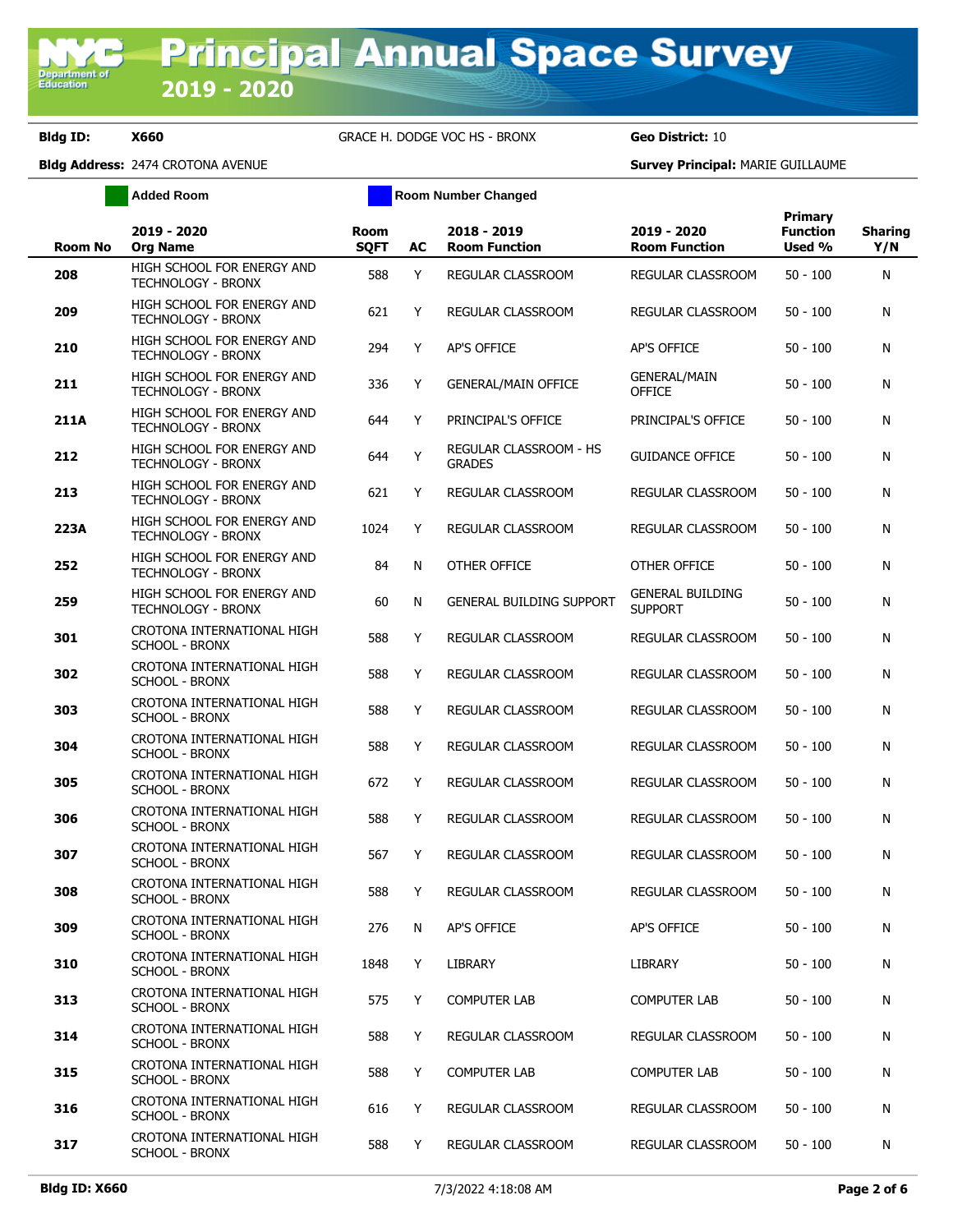**Bldg ID: X660** GRACE H. DODGE VOC HS - BRONX **Geo District:** 10

**Added Room Room Room Number Changed** 

| <b>Room No</b> | 2019 - 2020<br><b>Org Name</b>                          | <b>Room</b><br><b>SOFT</b> | AC | 2018 - 2019<br><b>Room Function</b> | 2019 - 2020<br><b>Room Function</b>       | <b>Primary</b><br><b>Function</b><br>Used % | <b>Sharing</b><br>Y/N |
|----------------|---------------------------------------------------------|----------------------------|----|-------------------------------------|-------------------------------------------|---------------------------------------------|-----------------------|
| 318A           | CROTONA INTERNATIONAL HIGH<br>SCHOOL - BRONX            | 112                        | Y  | SOCIAL WORKER/COUNSELOR             | <b>SOCIAL</b><br>WORKER/COUNSELOR         | $50 - 100$                                  | N                     |
| 318B           | CROTONA INTERNATIONAL HIGH<br>SCHOOL - BRONX            | 108                        | Y  | <b>SBST</b>                         | <b>SBST</b>                               | $50 - 100$                                  | N                     |
| 318C           | CROTONA INTERNATIONAL HIGH<br><b>SCHOOL - BRONX</b>     | 88                         | Y  | <b>SBST</b>                         | <b>SBST</b>                               | $50 - 100$                                  | N                     |
| 318D           | CROTONA INTERNATIONAL HIGH<br>SCHOOL - BRONX            | 162                        | Y  | <b>SBST</b>                         | <b>SBST</b>                               | $50 - 100$                                  | N                     |
| 318E           | CROTONA INTERNATIONAL HIGH<br>SCHOOL - BRONX            | 190                        | Y  | <b>SBST</b>                         | <b>SBST</b>                               | $50 - 100$                                  | N                     |
| 319            | CROTONA INTERNATIONAL HIGH<br><b>SCHOOL - BRONX</b>     | 616                        | Y  | REGULAR CLASSROOM                   | REGULAR CLASSROOM                         | $50 - 100$                                  | N                     |
| 321            | CROTONA INTERNATIONAL HIGH<br><b>SCHOOL - BRONX</b>     | 336                        | N  | OTHER OFFICE                        | OTHER OFFICE                              | $50 - 100$                                  | N                     |
| 322            | CROTONA INTERNATIONAL HIGH<br><b>SCHOOL - BRONX</b>     | 336                        | N  | PRINCIPAL'S OFFICE                  | PRINCIPAL'S OFFICE                        | $50 - 100$                                  | N                     |
| 323            | CROTONA INTERNATIONAL HIGH<br><b>SCHOOL - BRONX</b>     | 598                        | Y  | REGULAR CLASSROOM                   | REGULAR CLASSROOM                         | $50 - 100$                                  | N                     |
| 324            | CROTONA INTERNATIONAL HIGH<br><b>SCHOOL - BRONX</b>     | 868                        | Y  | <b>COMPUTER LAB</b>                 | <b>COMPUTER LAB</b>                       | $50 - 100$                                  | N                     |
| 324A           | CROTONA INTERNATIONAL HIGH<br><b>SCHOOL - BRONX</b>     | 464                        | N  | <b>GENERAL/MAIN OFFICE</b>          | <b>GENERAL/MAIN</b><br><b>OFFICE</b>      | $50 - 100$                                  | N                     |
| 325            | CROTONA INTERNATIONAL HIGH<br><b>SCHOOL - BRONX</b>     | 720                        | Y  | <b>COMPUTER LAB</b>                 | <b>COMPUTER LAB</b>                       | $50 - 100$                                  | N                     |
| 352            | CROTONA INTERNATIONAL HIGH<br><b>SCHOOL - BRONX</b>     | 84                         | N  | OTHER OFFICE                        | OTHER OFFICE                              | $50 - 100$                                  | N                     |
| 356            | CROTONA INTERNATIONAL HIGH<br><b>SCHOOL - BRONX</b>     | 180                        | N  | <b>TEACHER'S ROOM</b>               | <b>TEACHER'S ROOM</b>                     | $50 - 100$                                  | N                     |
| 357            | CROTONA INTERNATIONAL HIGH<br><b>SCHOOL - BRONX</b>     | 54                         | N  | <b>GENERAL BUILDING SUPPORT</b>     | <b>GENERAL BUILDING</b><br><b>SUPPORT</b> | $50 - 100$                                  | N                     |
| 401            | BRONX ACADEMY FOR SOFTWARE<br>ENGINEERING (BASE)        | 924                        | Y  | REGULAR CLASSROOM                   | REGULAR CLASSROOM                         | $50 - 100$                                  | N                     |
| 402            | BRONX ACADEMY FOR SOFTWARE<br>ENGINEERING (BASE)        | 567                        | N  | REGULAR CLASSROOM                   | <b>REGULAR CLASSROOM</b>                  | $50 - 100$                                  | N                     |
| 404            | BRONX ACADEMY FOR SOFTWARE<br>ENGINEERING (BASE)        | 609                        | N  | REGULAR CLASSROOM                   | REGULAR CLASSROOM                         | $50 - 100$                                  | N                     |
| 405A           | BRONX ACADEMY FOR SOFTWARE<br>ENGINEERING (BASE)        | 336                        | Y  | AP'S OFFICE                         | AP'S OFFICE                               | $50 - 100$                                  | N                     |
| 405B           | BRONX ACADEMY FOR SOFTWARE<br>ENGINEERING (BASE)        | 672                        | Y  | REGULAR CLASSROOM                   | REGULAR CLASSROOM                         | $50 - 100$                                  | N                     |
| 406            | BRONX ACADEMY FOR SOFTWARE<br>ENGINEERING (BASE)        | 594                        | Y  | REGULAR CLASSROOM                   | REGULAR CLASSROOM                         | $50 - 100$                                  | N                     |
| 407            | HIGH SCHOOL FOR ENERGY AND<br>TECHNOLOGY - BRONX        | 1482                       | N  | AUXILIARY EXERCISE ROOM             | <b>AUXILIARY EXERCISE</b><br><b>ROOM</b>  | $50 - 100$                                  | N                     |
| 409            | CROTONA INTERNATIONAL HIGH<br>SCHOOL - BRONX            | 1368                       | Y  | <b>GYMNASIUM</b>                    | <b>GYMNASIUM</b>                          | $50 - 100$                                  | N                     |
| 411            | BRONX ACADEMY FOR SOFTWARE<br>ENGINEERING (BASE)        | 616                        | Υ  | REGULAR CLASSROOM                   | REGULAR CLASSROOM                         | $50 - 100$                                  | N                     |
| 412            | HIGH SCHOOL FOR ENERGY AND<br><b>TECHNOLOGY - BRONX</b> | 616                        | Y  | REGULAR CLASSROOM                   | REGULAR CLASSROOM                         | $50 - 100$                                  | N                     |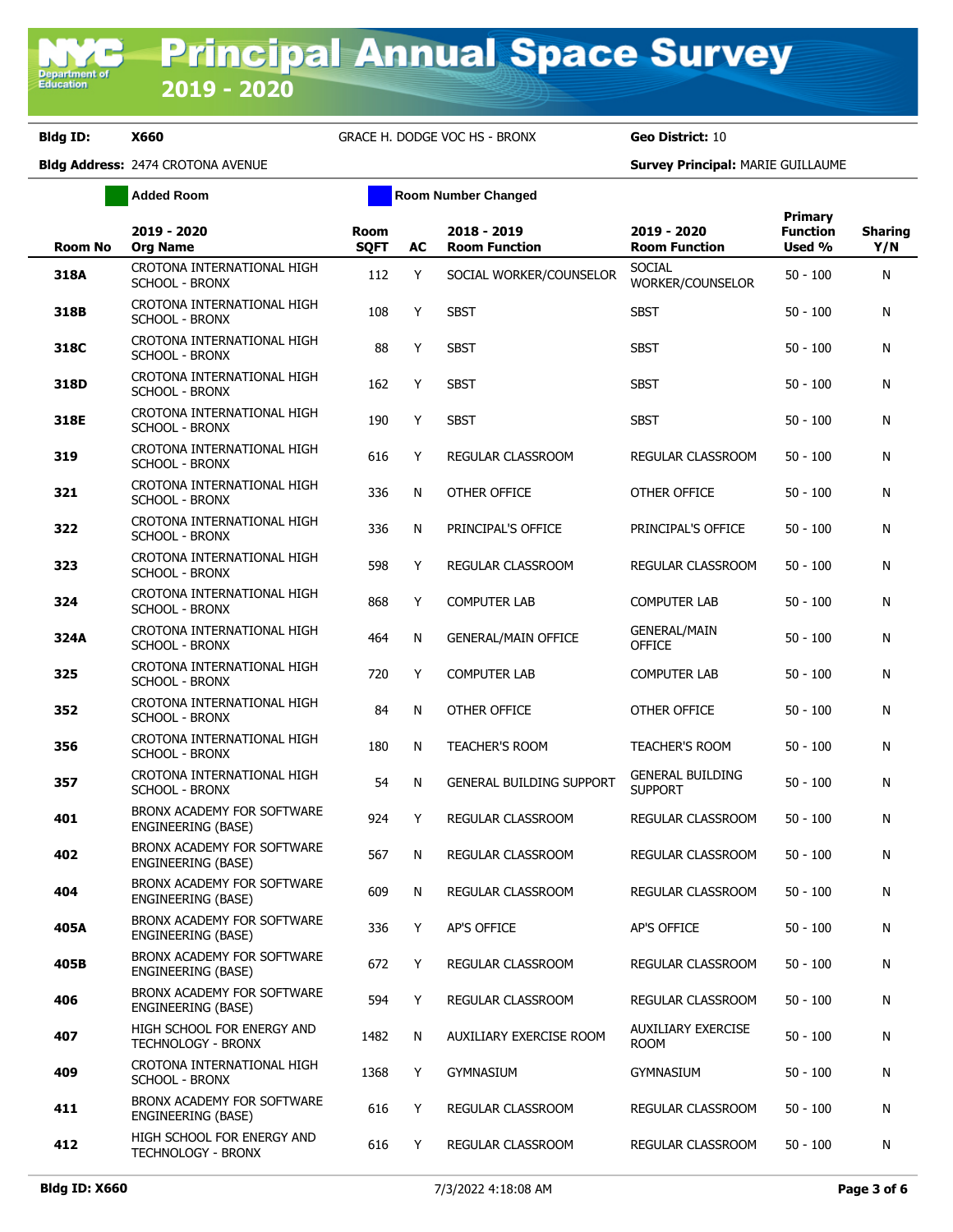**Bldg ID: X660** GRACE H. DODGE VOC HS - BRONX **Geo District:** 10

**Added Room Room Room Number Changed** 

| <b>Room No</b> | 2019 - 2020<br><b>Org Name</b>                          | Room<br><b>SQFT</b> | AC | 2018 - 2019<br><b>Room Function</b> | 2019 - 2020<br><b>Room Function</b>       | Primary<br><b>Function</b><br>Used % | <b>Sharing</b><br>Y/N |
|----------------|---------------------------------------------------------|---------------------|----|-------------------------------------|-------------------------------------------|--------------------------------------|-----------------------|
| 413            | HIGH SCHOOL FOR ENERGY AND<br><b>TECHNOLOGY - BRONX</b> | 672                 | Y  | REGULAR CLASSROOM                   | REGULAR CLASSROOM                         | $50 - 100$                           | N                     |
| 414            | CROTONA INTERNATIONAL HIGH<br><b>SCHOOL - BRONX</b>     | 880                 | N  | <b>SCIENCE LAB</b>                  | <b>SCIENCE LAB</b>                        | $50 - 100$                           | N                     |
| 415            | HIGH SCHOOL FOR ENERGY AND<br><b>TECHNOLOGY - BRONX</b> | 704                 | Y  | REGULAR CLASSROOM                   | REGULAR CLASSROOM                         | $50 - 100$                           | N                     |
| 417            | CROTONA INTERNATIONAL HIGH<br><b>SCHOOL - BRONX</b>     | 456                 | Y  | SCIENCE PREP ROOM                   | SCIENCE PREP ROOM                         | $50 - 100$                           | N                     |
| 418            | HIGH SCHOOL FOR ENERGY AND<br><b>TECHNOLOGY - BRONX</b> | 880                 | N  | <b>SCIENCE LAB</b>                  | <b>SCIENCE LAB</b>                        | $50 - 100$                           | N                     |
| 419            | BRONX ACADEMY FOR SOFTWARE<br>ENGINEERING (BASE)        | 704                 | N  | <b>RECORD ROOM</b>                  | RECORD ROOM                               | $50 - 100$                           | N                     |
| 420            | HIGH SCHOOL FOR ENERGY AND<br>TECHNOLOGY - BRONX        | 136                 | Y  | <b>SCIENCE PREP ROOM</b>            | <b>SCIENCE PREP ROOM</b>                  | $50 - 100$                           | N                     |
| 456            | HIGH SCHOOL FOR ENERGY AND<br><b>TECHNOLOGY - BRONX</b> | 180                 | N  | <b>AP'S OFFICE</b>                  | AP'S OFFICE                               | $50 - 100$                           | N                     |
| 457            | HIGH SCHOOL FOR ENERGY AND<br><b>TECHNOLOGY - BRONX</b> | 54                  | N  | <b>GENERAL BUILDING SUPPORT</b>     | <b>GENERAL BUILDING</b><br><b>SUPPORT</b> | $50 - 100$                           | N                     |
| 501            | BRONX ACADEMY FOR SOFTWARE<br>ENGINEERING (BASE)        | 984                 | Y  | <b>ART ROOM</b>                     | ART ROOM                                  | $50 - 100$                           | N                     |
| 502            | BRONX ACADEMY FOR SOFTWARE<br>ENGINEERING (BASE)        | 624                 | Y  | REGULAR CLASSROOM                   | REGULAR CLASSROOM                         | $50 - 100$                           | N                     |
| 505            | BRONX ACADEMY FOR SOFTWARE<br>ENGINEERING (BASE)        | 1008                | Y  | REGULAR CLASSROOM                   | REGULAR CLASSROOM                         | $50 - 100$                           | N                     |
| 506A           | BRONX ACADEMY FOR SOFTWARE<br>ENGINEERING (BASE)        | 648                 | Y  | REGULAR CLASSROOM                   | REGULAR CLASSROOM                         | $50 - 100$                           | N                     |
| 506B           | BRONX ACADEMY FOR SOFTWARE<br>ENGINEERING (BASE)        | 550                 | Y  | REGULAR CLASSROOM                   | REGULAR CLASSROOM                         | $50 - 100$                           | N                     |
| 507            | BRONX ACADEMY FOR SOFTWARE<br>ENGINEERING (BASE)        | 616                 | N  | <b>GENERAL/MAIN OFFICE</b>          | <b>GENERAL/MAIN</b><br><b>OFFICE</b>      | $50 - 100$                           | N                     |
| 508            | BRONX ACADEMY FOR SOFTWARE<br><b>ENGINEERING (BASE)</b> | 360                 | Y  | PRINCIPAL'S OFFICE                  | PRINCIPAL'S OFFICE                        | $50 - 100$                           | N                     |
| 509            | BRONX ACADEMY FOR SOFTWARE<br>ENGINEERING (BASE)        | 912                 | Y  | REGULAR CLASSROOM                   | REGULAR CLASSROOM                         | $50 - 100$                           | N                     |
| 510            | BRONX ACADEMY FOR SOFTWARE<br>ENGINEERING (BASE)        | 1008                | Y  | <b>COMPUTER LAB</b>                 | <b>COMPUTER LAB</b>                       | $50 - 100$                           | N                     |
| 512            | BRONX ACADEMY FOR SOFTWARE<br>ENGINEERING (BASE)        | 616                 | Y  | REGULAR CLASSROOM                   | REGULAR CLASSROOM                         | $50 - 100$                           | N                     |
| 512A           | BRONX ACADEMY FOR SOFTWARE<br>ENGINEERING (BASE)        | 308                 | Y  | DEAN'S OFFICE                       | DEAN'S OFFICE                             | $50 - 100$                           | N                     |
| 513            | BRONX ACADEMY FOR SOFTWARE<br>ENGINEERING (BASE)        | 598                 | Y  | REGULAR CLASSROOM                   | REGULAR CLASSROOM                         | $50 - 100$                           | N                     |
| 514            | BRONX ACADEMY FOR SOFTWARE<br>ENGINEERING (BASE)        | 616                 | Y  | REGULAR CLASSROOM                   | REGULAR CLASSROOM                         | $50 - 100$                           | N                     |
| 515            | BRONX ACADEMY FOR SOFTWARE<br>ENGINEERING (BASE)        | 616                 | Y  | REGULAR CLASSROOM                   | REGULAR CLASSROOM                         | $50 - 100$                           | N                     |
| 516            | BRONX ACADEMY FOR SOFTWARE<br>ENGINEERING (BASE)        | 598                 | Y  | REGULAR CLASSROOM                   | REGULAR CLASSROOM                         | $50 - 100$                           | N                     |
| 517            | BRONX ACADEMY FOR SOFTWARE<br>ENGINEERING (BASE)        | 672                 | Y  | OTHER OFFICE                        | OTHER OFFICE                              | $50 - 100$                           | N                     |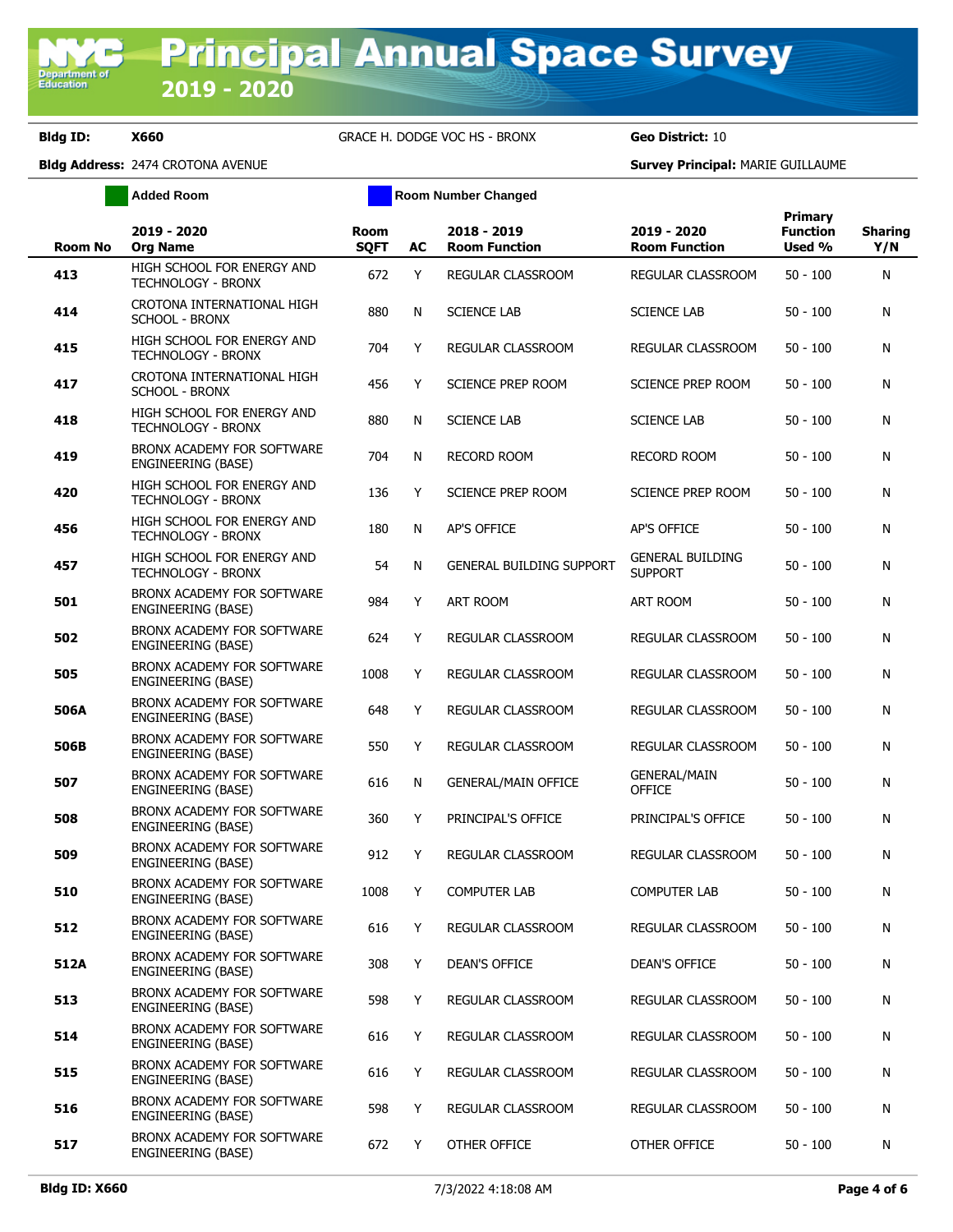**Department** o<br>Education

**Bldg ID: X660** GRACE H. DODGE VOC HS - BRONX **Geo District:** 10

|                | <b>Added Room</b>                                                                                                                                                                            |                            |    | <b>Room Number Changed</b>          |                                           |                                             |                       |
|----------------|----------------------------------------------------------------------------------------------------------------------------------------------------------------------------------------------|----------------------------|----|-------------------------------------|-------------------------------------------|---------------------------------------------|-----------------------|
| <b>Room No</b> | 2019 - 2020<br><b>Org Name</b>                                                                                                                                                               | <b>Room</b><br><b>SOFT</b> | AC | 2018 - 2019<br><b>Room Function</b> | 2019 - 2020<br><b>Room Function</b>       | <b>Primary</b><br><b>Function</b><br>Used % | <b>Sharing</b><br>Y/N |
| 518            | BRONX ACADEMY FOR SOFTWARE<br>ENGINEERING (BASE)                                                                                                                                             | 624                        | Y  | REGULAR CLASSROOM                   | REGULAR CLASSROOM                         | $50 - 100$                                  | N                     |
| 519            | BRONX ACADEMY FOR SOFTWARE<br>ENGINEERING (BASE)                                                                                                                                             | 616                        | Y  | <b>REGULAR CLASSROOM</b>            | REGULAR CLASSROOM                         | $50 - 100$                                  | N                     |
| 520            | BRONX ACADEMY FOR SOFTWARE<br>ENGINEERING (BASE)                                                                                                                                             | 192                        | Y  | OTHER OFFICE                        | OTHER OFFICE                              | $50 - 100$                                  | N                     |
| 552            | BRONX ACADEMY FOR SOFTWARE<br>ENGINEERING (BASE)                                                                                                                                             | 180                        | N  | <b>AP'S OFFICE</b>                  | <b>AP'S OFFICE</b>                        | $50 - 100$                                  | N                     |
| 556            | BRONX ACADEMY FOR SOFTWARE<br>ENGINEERING (BASE)                                                                                                                                             | 180                        | Y  | SOCIAL WORKER/COUNSELOR             | SOCIAL<br>WORKER/COUNSELOR                | $50 - 100$                                  | N                     |
| <b>AUD</b>     | HIGH SCHOOL FOR ENERGY AND<br><b>TECHNOLOGY - BRONX</b>                                                                                                                                      | 5742                       | Y  | <b>AUDITORIUM</b>                   | <b>AUDITORIUM</b>                         | $50 - 100$                                  | N                     |
| <b>BOA-MR</b>  | BRONX ACADEMY FOR SOFTWARE<br>ENGINEERING (BASE)                                                                                                                                             | 3990                       | N  | <b>GENERAL BUILDING SUPPORT</b>     | <b>GENERAL BUILDING</b><br><b>SUPPORT</b> | $50 - 100$                                  | N                     |
| <b>BOB-MR</b>  | BRONX ACADEMY FOR SOFTWARE<br>ENGINEERING (BASE)                                                                                                                                             | 1924                       | N  | <b>GENERAL BUILDING SUPPORT</b>     | <b>GENERAL BUILDING</b><br><b>SUPPORT</b> | $50 - 100$                                  | N                     |
| <b>BO-BR</b>   | BRONX ACADEMY FOR SOFTWARE<br>ENGINEERING (BASE)                                                                                                                                             | 6075                       | N  | <b>GENERAL BUILDING SUPPORT</b>     | <b>GENERAL BUILDING</b><br><b>SUPPORT</b> | $50 - 100$                                  | N                     |
| <b>BOC-MR</b>  | BRONX ACADEMY FOR SOFTWARE<br>ENGINEERING (BASE)                                                                                                                                             | 532                        | N  | <b>GENERAL BUILDING SUPPORT</b>     | <b>GENERAL BUILDING</b><br><b>SUPPORT</b> | $50 - 100$                                  | N                     |
| <b>GYM</b>     | HIGH SCHOOL FOR ENERGY AND<br><b>TECHNOLOGY - BRONX</b>                                                                                                                                      | 7150                       | N  | GYMNASIUM                           | <b>GYMNASIUM</b>                          | $50 - 100$                                  | N                     |
| <b>GYMA</b>    | HIGH SCHOOL FOR ENERGY AND<br><b>TECHNOLOGY - BRONX</b>                                                                                                                                      | 204                        | N  | STORAGE ROOM                        | STORAGE ROOM                              | $50 - 100$                                  | N                     |
| KIT            | HIGH SCHOOL FOR ENERGY AND<br><b>TECHNOLOGY - BRONX</b>                                                                                                                                      | 2688                       | N  | <b>KITCHEN</b>                      | <b>KITCHEN</b>                            | $50 - 100$                                  | N                     |
| <b>KITA</b>    | HIGH SCHOOL FOR ENERGY AND<br><b>TECHNOLOGY - BRONX</b>                                                                                                                                      | 153                        | N  | <b>KITCHEN</b>                      | <b>KITCHEN</b>                            | 50 - 100                                    | N                     |
|                | How many hallway bathrooms for students are there in your building?                                                                                                                          |                            |    |                                     |                                           | 11                                          |                       |
|                | Are any of the student bathrooms being shared by multiple schools?                                                                                                                           |                            |    |                                     |                                           | N                                           |                       |
|                | Are all the student bathrooms open throughout the day?                                                                                                                                       |                            |    |                                     |                                           | N                                           |                       |
|                | Please identify the number of non-instructional spaces, not reported above, being used for<br>instructional purposes, academic intervention services, or therapeutic or counseling services: |                            |    |                                     |                                           | 0                                           |                       |
|                | Are any of those non-instructional spaces being shared?                                                                                                                                      |                            |    |                                     |                                           | N                                           |                       |